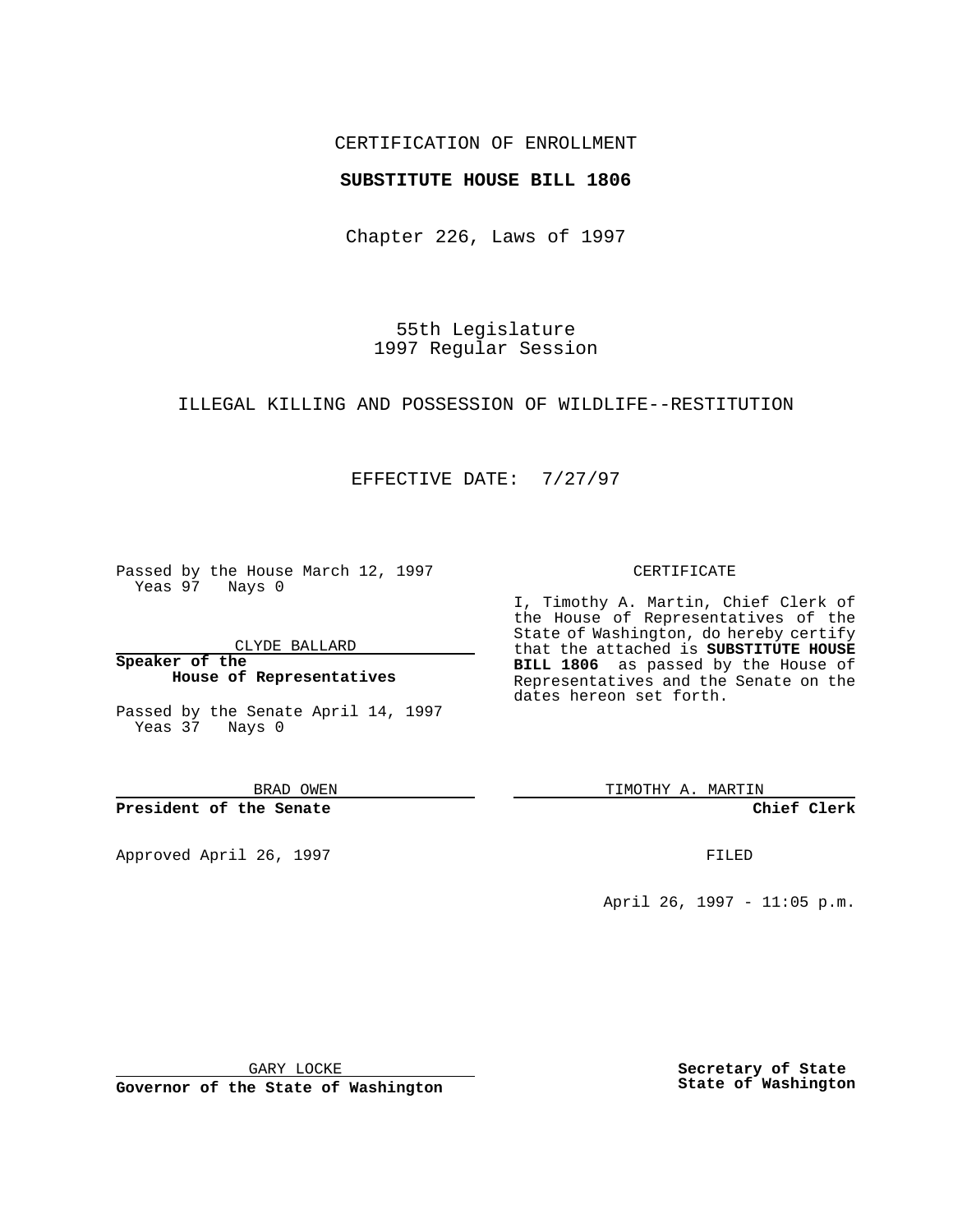# **SUBSTITUTE HOUSE BILL 1806** \_\_\_\_\_\_\_\_\_\_\_\_\_\_\_\_\_\_\_\_\_\_\_\_\_\_\_\_\_\_\_\_\_\_\_\_\_\_\_\_\_\_\_\_\_\_\_

\_\_\_\_\_\_\_\_\_\_\_\_\_\_\_\_\_\_\_\_\_\_\_\_\_\_\_\_\_\_\_\_\_\_\_\_\_\_\_\_\_\_\_\_\_\_\_

Passed Legislature - 1997 Regular Session

### **State of Washington 55th Legislature 1997 Regular Session**

**By** House Committee on Natural Resources (originally sponsored by Representatives Alexander, Grant, Mastin, Buck, Johnson, Butler, Hatfield, Kessler, Sheldon, Chandler, Thompson, Regala, Anderson, Pennington, Clements, Kenney, Sullivan, Blalock, Conway, Mulliken, Tokuda, Constantine, Mason and Schoesler)

Read first time 03/03/97.

1 AN ACT Relating to the illegal killing and possession of wildlife; 2 amending RCW 77.21.070; and creating a new section.

3 BE IT ENACTED BY THE LEGISLATURE OF THE STATE OF WASHINGTON:

 NEW SECTION. **Sec. 1.** The legislature finds that wildlife is of great ecological, recreational, aesthetic, and economic value to the people of the state. The legislature further finds that the illegal taking and possession of certain valuable wildlife species is increasing at an alarming rate and the state should be paid restitution for the loss of individual members of these wildlife species.

10 **Sec. 2.** RCW 77.21.070 and 1989 c 11 s 28 are each amended to read 11 as follows:

 (1) Whenever a person is convicted of illegal killing or possession of wildlife listed in this subsection, the convicting court shall order 14 the person to ((reimburse)) pay restitution to the state in the following amounts for each animal killed or possessed:

16 (a) Moose, ((antelope,)) mountain sheep, mountain goat, and all 17 wildlife species classified as endangered by rule of the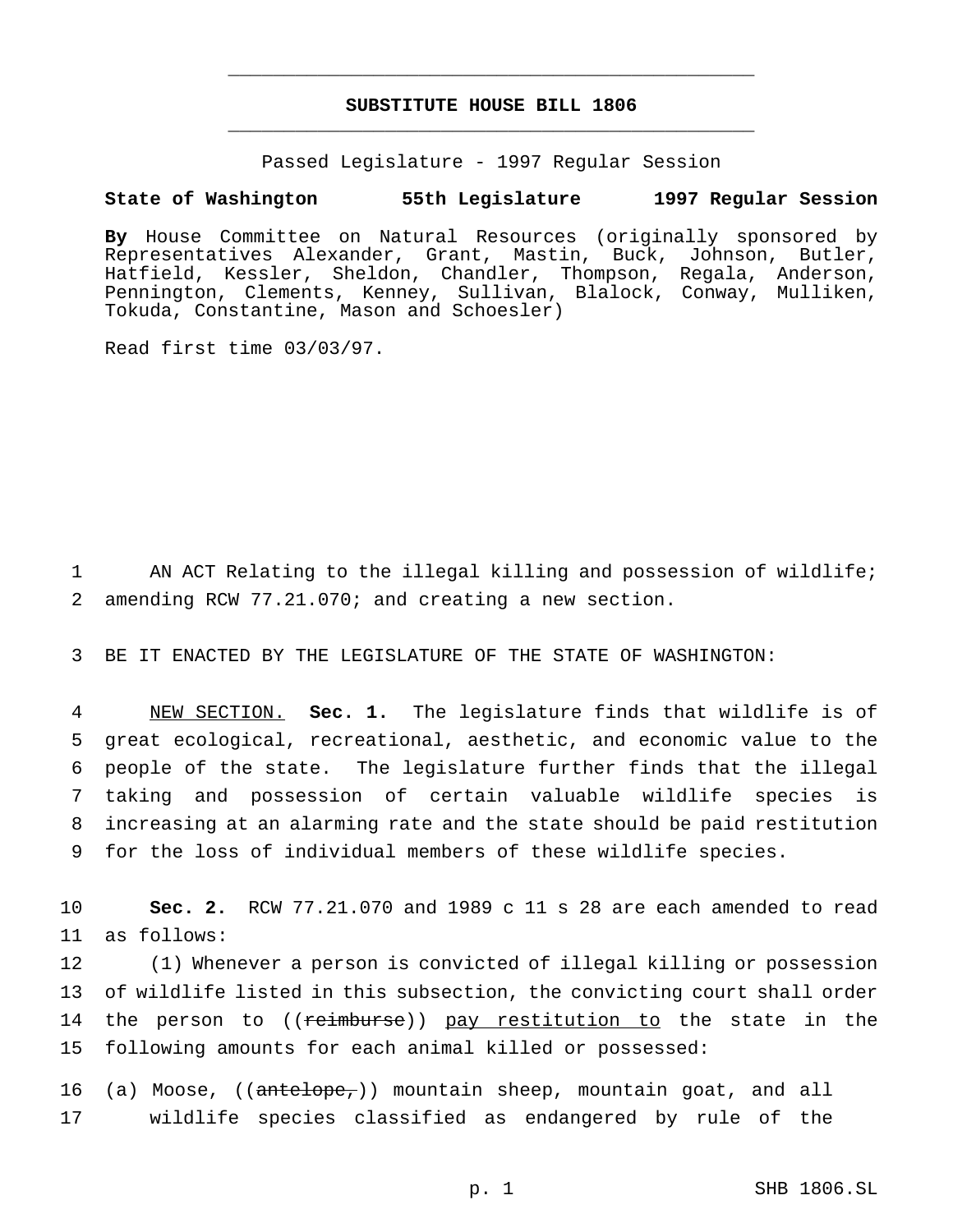commission, except for mountain caribou and grizzly bear as 2 listed under (d) of this subsection . . . . ((\$2,000)) \$4,000.00 3 (b) Elk, deer, black bear, and cougar . . . . .  $($   $($ \$1,000)) \$2,000.00 4 (c) ((Mountain caribou and grizzly bear  $\ldots$ .............. \$5,000)) 5 Trophy animal elk and deer . . . . . . . . . . . . . \$6,000.00 (d) Mountain caribou, grizzly bear,

7 trophy animal mountain sheep . . . . . . . . . . . \$12,000.00

 (2) For the purpose of this section, the term "convicted" includes a plea of guilty, a finding of guilt regardless of whether the imposition of the sentence is deferred or any part of the penalty is suspended, and the payment of a fine. No court may establish bail for 12 illegal possession of wildlife listed in subsection (1) of this section in an amount less than the bail established for hunting during the 14 closed season plus the ((reimbursement)) restitution value of wildlife set forth in subsection (1) of this section.

16 (3) For the purpose of this section a "trophy animal" is:

- 17 (a) A buck deer with four or more antler points on either side;
- 

(b) A bull elk with five or more antler points on either side; or

 (c) A mountain sheep with a horn curl of three-quarter curl or greater.

 (4) If two or more persons are convicted of illegally possessing 22 wildlife listed in this section, the ((reimbursement)) restitution 23 amount shall be imposed upon them jointly and ((separately)) severally.  $((+4))$   $(5)$  The ((reimbursement)) restitution amount provided in this section shall be imposed in addition to and regardless of any penalty, including fines, or costs, that is provided for violating any 27 provision of Title 77 RCW. The ((reimbursement)) restitution required by this section shall be included by the court in any pronouncement of sentence and may not be suspended, waived, modified, or deferred in any respect. Nothing in this section may be construed to abridge or alter alternative rights of action or remedies in equity or under common law or statutory law, criminal or civil.

 $((\text{(+5)}))$  (6) A defaulted ((reimbursement)) restitution or any installment payment thereof may be collected by any means authorized by law for the enforcement of orders of the court or collection of a fine or costs, including vacation of a deferral of sentencing or of a suspension of sentence.

 (7) A person assessed a restitution under this section shall have 39 his or her hunting license revoked and all hunting privileges suspended